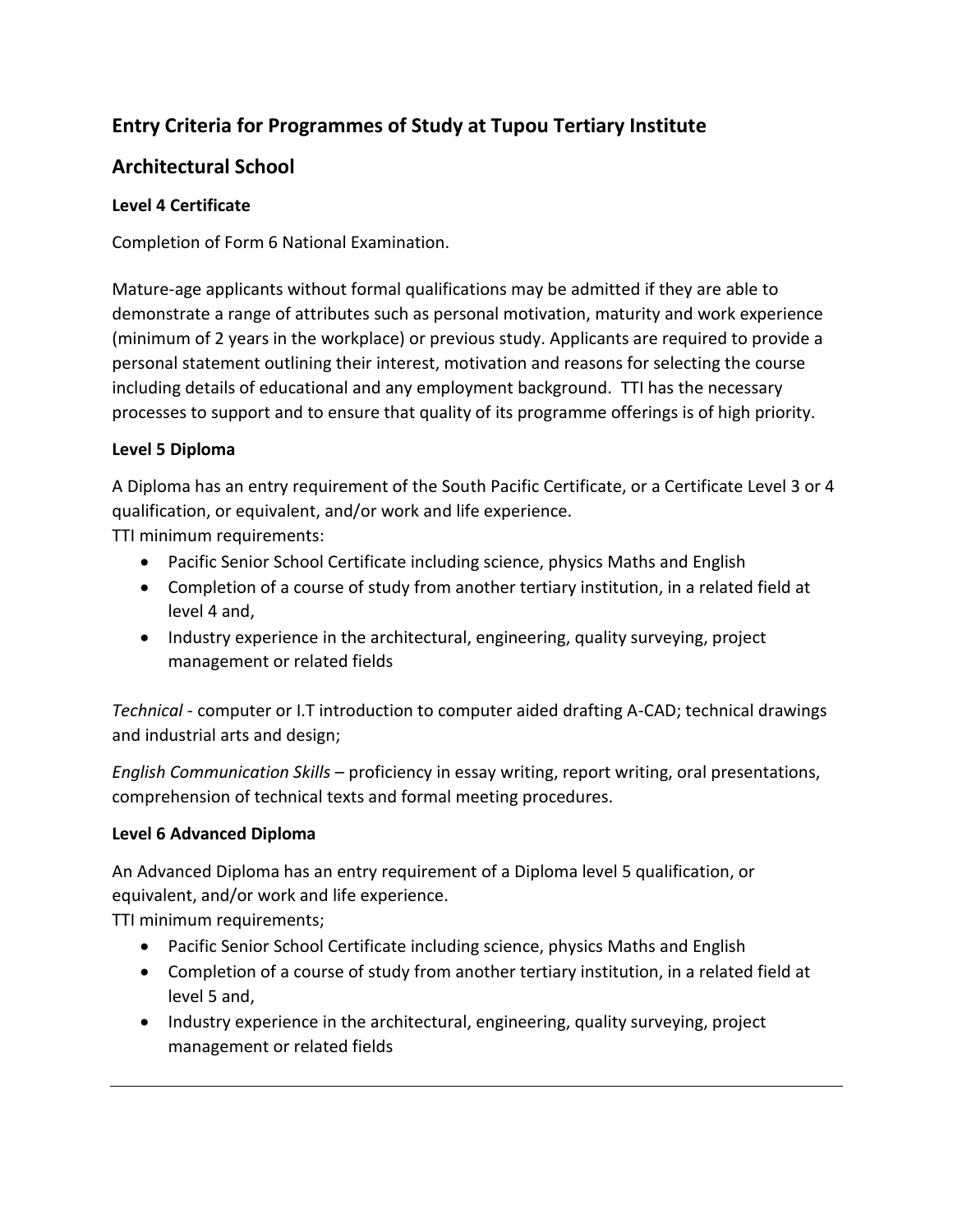# **Information Technology and Systems**

## **Level 5 Certificate Information Technology**

Certificate in Information Technology Essentials (Level 4) or equivalent qualification, knowledge, skills and experience. Also, those who have completed Form 6

## **Level 5 Diploma Information Systems**

Applicants must successfully complete Tonga National Form 7

## **Level 6 Advanced Diploma Information Systems**

TTI Diploma in Information Systems (Level 5) or equivalent qualification/work experience.

# **Teaching (Primary and Lower High School)**

## **Level 4 Certificate**

Successfully completion of Form Six National Examination, minimum

Mature age applicants without formal qualifications may be admitted if they are able to demonstrate a range of attributes such as personal motivation, maturity and work experience.

## **Level 5 Diploma**

Applicants must meet one or more of the following academic criteria:

- Have gained 10 points or less in the Tonga National Form 7 Certificate or equivalent to that.
- Have successfully completed Level 4 at TTI or foundation courses at USP Extension.
- Untrained teachers who have been teaching and require teacher training.
- Have demonstrated successful tertiary study in another field.
- Competence in English
- Suitability for teaching (fit to teach)
- Character /dispositions
- Faith Commitment

An applicant who does not meet any of the academic criteria, but displays suitability for teaching may be offered a place in one of the Foundations courses offered at TTI.

## **Level 6 Advanced Diploma**

Applicants must successfully have completed Tupou Tertiary Institute Diploma in Education (Primary/Lower Secondary) Level 5.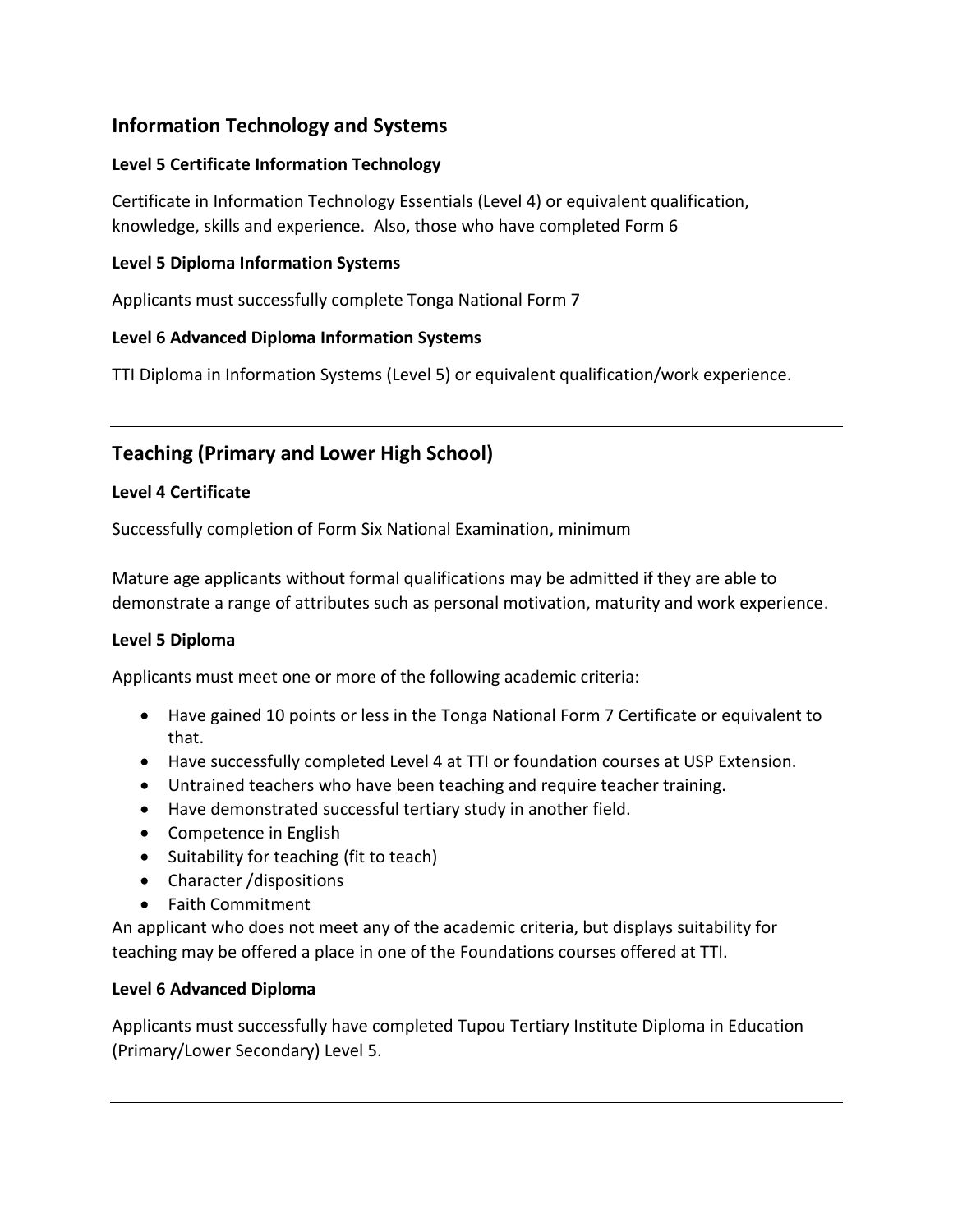# **Social Practice**

### **Level 4 Certificate**

This programme is offered for mature aged applicants who have worked at Schools, churches, and other agencies for more than five years. The minimum qualification for entry, must gained 10 points or less in the Tonga National form seven Certificate/USP Foundation level or any equivalent tertiary standard.

Applicants who have enrolled are assumed to have competency in spoken and written English /Tonga language and good dispositions. Applicant's selection will be by written application followed by individual interview.

#### **Level 5 Diploma**

Applicants must have successfully completed the Tupou Tertiary Institute Certificate in Social Practice at Level 4 or its equivalent.

#### **Level 6 Advanced Diploma**

Applicants must have successfully completed the Tupou Tertiary Institute Diploma in Social Practice at Level 5.

#### **Business**

#### **Level 4 Certificate**

Completion of Form 6 National Examination.

Mature-age applicants without formal qualifications may be admitted if they are able to demonstrate a range of attributes such as personal motivation, maturity and work experience or previous study. This is assessed on a case by case basis. Applicants are required to provide a personal statement outlining their interest, motivation and reasons for selecting the course including details of educational and any employment background

#### **Level 5 Diploma**

Persons shall be eligible to be admitted to a TTI Diploma in Business Management Level 5:

- Persons who have taken a Year 13/ Form 7 Examination will be required to obtain a minimum aggregate of 200 marks in four subjects with a minimum score of 50% each in English and the best 3 subjects.
- Persons who have taken a Year 12/Form 6 Examination will be required to obtain a ACHIEVED in English; and MERIT or better in 3 other subjects for admission.
- Passed the TTI Certificate in Business Level 4.

#### Mature Student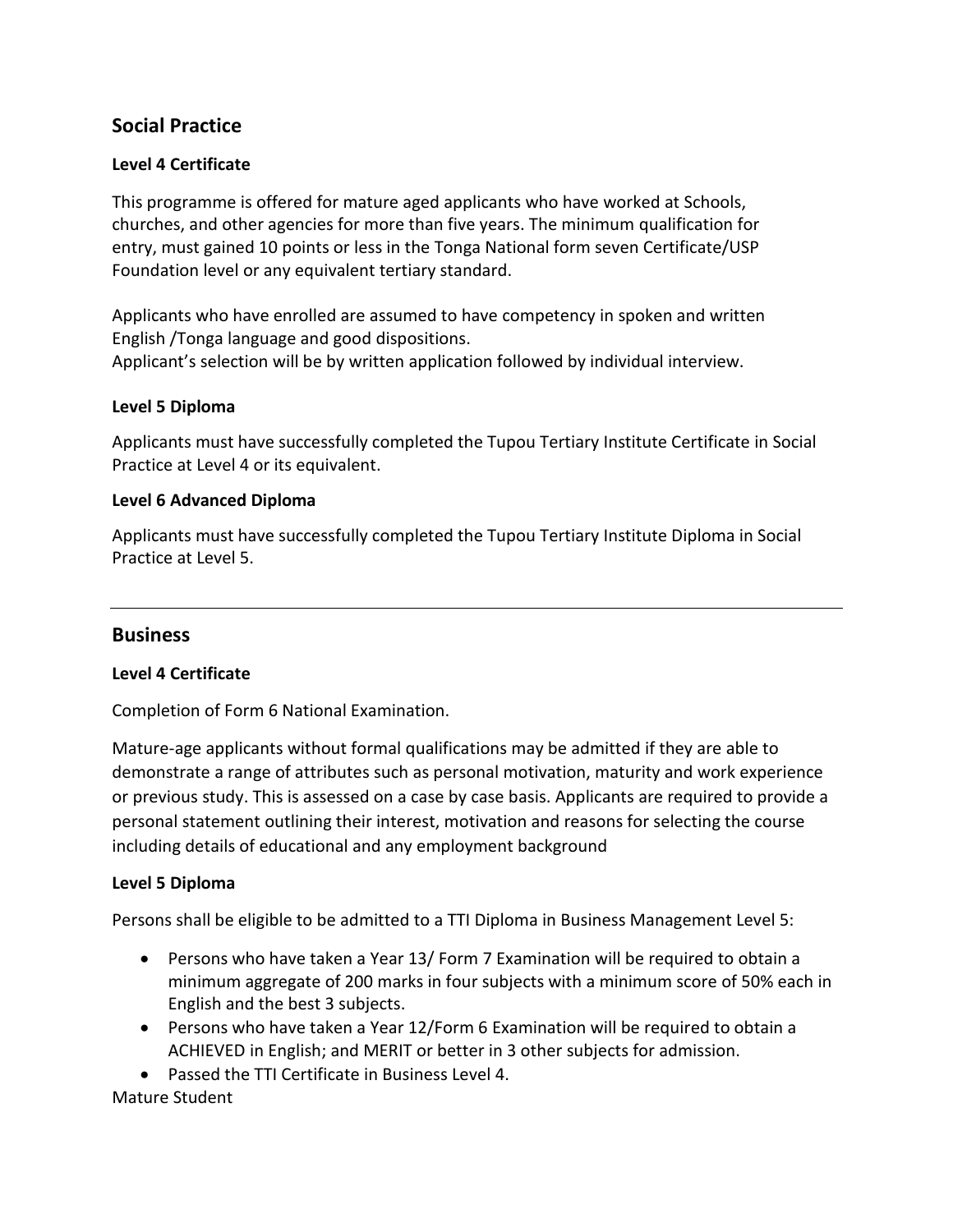- A person may be admitted as a mature student to Diploma programme if in the opinion of Board of Studies, they are considered likely to be able to complete the programme successfully.
- The decision of Board of Studies shall take into account the person's academic background, and nature of their employment and experience.

A mature applicant may be required to pass a courses that Board of Studies prescribe as a prerequisite for admission to a Diploma programme.

## **Music**

## **Level 4 Certificate**

Successful completion of Form 6 National Examination

Mature age students without formal qualifications may be could if they are able to demonstrate a range of appropriate attributes such as:

- Personal motivation
- Maturity
- Work Experience (minimum of 2 years)

Applicants are required to provide a personal statement outlining their interest, motivation and reasons for selecting this programme of study, including all details of educational and employment background.

## **Level 5 Diploma**

Selection will be by written application followed by individual interview.

Criteria Used

- Completion of Form 6 National Examination, minimum.
- Completion of TTI Certificate in Music Level 4
- Mature-age applicants without formal qualifications may be admitted if they are able to demonstrate a range of attributes such as personal motivation, maturity and work experience (minimum of 2 years in the workplace) or previous study.
- Audition in a specific instrument and sit an entry test

Applicants are required to provide a personal statement outlining their interest, motivation and reasons for selecting the course including details of educational and any employment background. TTI has the necessary processes to support and to ensure that quality of its programme offerings is of high quality. Applicants must demonstrate likelihood of success at Level 5 study.